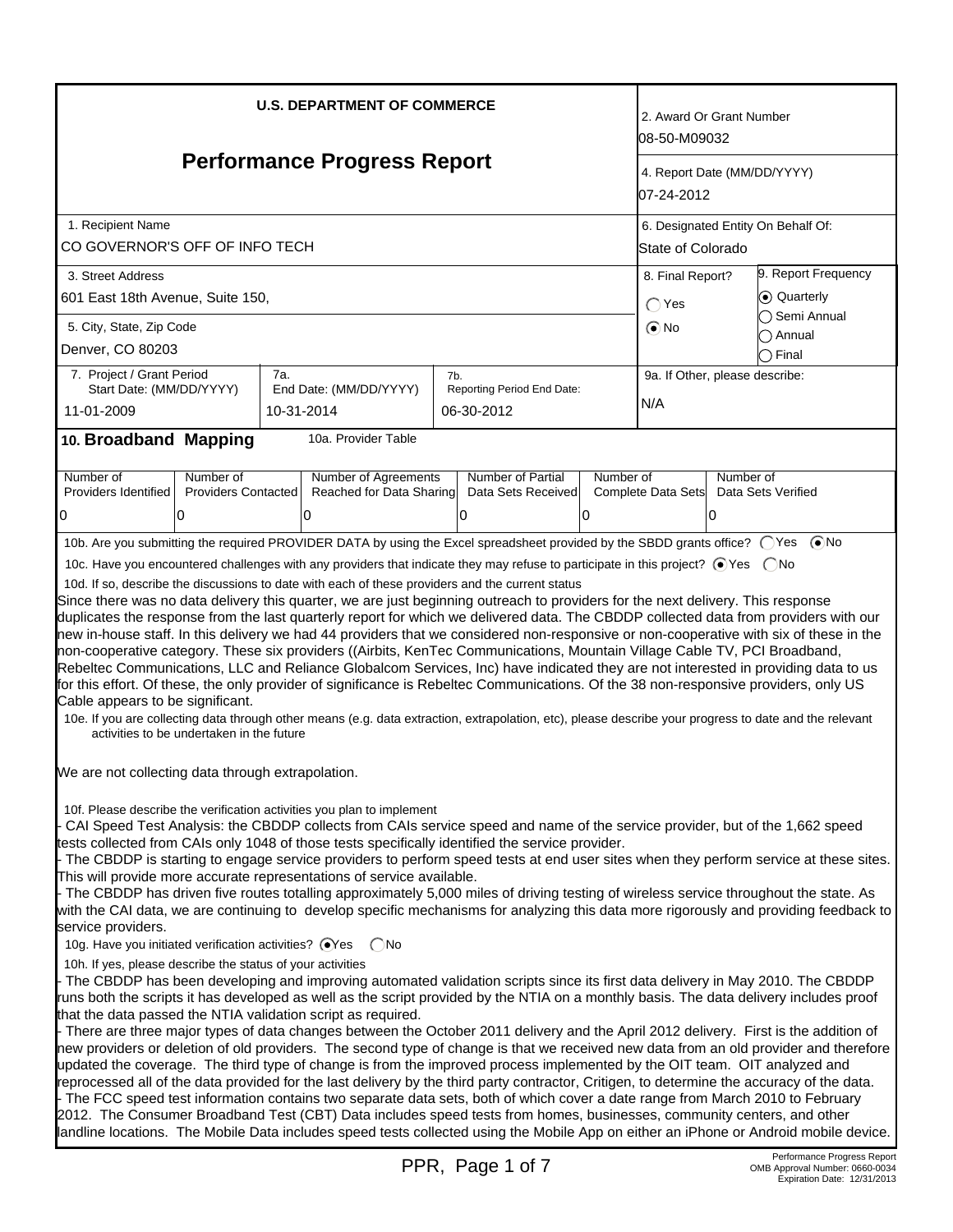- Feedback Loop: the CBDDP gave all service providers the opportunity to review the final geospatial representation of their data in the form of mapbooks. In addition, the OIT team created and communicated validation assessments based on the tests described below in order to verify speed accuracy for each provider's broadband coverage area.

- Third Party Data Verification and Validation: OIT has compared 100% of the service provider coverage areas to third party data sets. These data sets include American Roamer, ComSearch, Pitney Bowes, MediaPrints, and SpectrumView. 20 providers overlapped multiple third party data sets, so in these cases all of the relevant third party data sets were used to validate a single service provider/ technology type

10i. If verification activities have not been initiated please provide a projected time line for beginning and completing such activities

N/A

# **Staffing**

10j. How many jobs have been created or retained as a result of this project?

In Q2, 2012, 7.94 FTE were created: 7.59 in the Colorado Broadband Data & Development Program and 0.35 in our Application Development (Leading Practices) Contractor

10k. Is the project currently fully staffed?  $\bigcap$  Yes  $\bigcirc$  No

10l. If no, please explain how any lack of staffing may impact the project's time line and when the project will be fully staffed As a result of unsuccessful recruitment attempts for an application developer, the web development has proceeded using a contractor, but this also will not significantly impact to overall project goals and this work is progressing well. OIT has had turnover in the Communications Manager position responsible for the Planning project, but we expect to fill this position quickly.

10m. When fully staffed, how many full-time equivalent (FTE) jobs do you expect to create or retain as a result of this project?

- Grant year 3 (11/2011 - 11/2012): 10 FTE (0.5 PM, Data Mgr, Comm Mgr, 1.5 Dist. Learning, 4 GIS Analysts, 1 data.gov Developer. 1 Address Coordinator)

- Grant year 4 (11/2012 - 11/2013): 9.0 FTE (0.5 PM, 1 Data Mgr, 1 Comm. Mgr, 1.5 Dist Learning, 4 GIS Analysts, 1 Address Coordinator)

- Grant year 5 (11/2013 - 11/2014): 8.0 FTE (0.5 PM, Data Mgr, Comm. Mgr., 1.5 Dist Learning, 4 GIS Analysts) 10n. Staffing Table

| Job Title                                                 |                        |                            |                               |                   |            | FTE %                | Date of Hire |               |
|-----------------------------------------------------------|------------------------|----------------------------|-------------------------------|-------------------|------------|----------------------|--------------|---------------|
| Data Manager                                              |                        |                            |                               |                   |            | 100                  | 02/22/2010   |               |
| <b>Communication Manager</b>                              |                        |                            |                               |                   |            |                      | 100          | 03/08/2010    |
| Distance Learning Project Manager                         |                        |                            |                               |                   |            | 100                  | 05/02/2011   |               |
| Project Manager                                           |                        |                            |                               |                   |            | 41                   | 5/31/2011    |               |
| <b>GIS Analyst</b>                                        |                        |                            |                               |                   |            | 100                  | 08/08/2011   |               |
| <b>GIS Analyst</b>                                        |                        |                            |                               |                   |            | 100                  | 11/07/2011   |               |
| <b>GIS Analyst</b>                                        |                        |                            |                               |                   |            | 98                   | 12/12/2011   |               |
| Address/GIS Outreach Coordinator                          |                        |                            |                               |                   |            | 68                   | 05/01/2012   |               |
| Distance Learning Interactive Video Technical Coordinator |                        |                            |                               |                   |            | 52                   | 2/1/2012     |               |
| <b>Add Row</b><br><b>Remove Row</b>                       |                        |                            |                               |                   |            |                      |              |               |
| <b>Sub Contracts</b>                                      |                        |                            |                               |                   |            |                      |              |               |
| 10o. Subcontracts Table                                   |                        |                            |                               |                   |            |                      |              |               |
| Name of Subcontractor                                     | Purpose of Subcontract | <b>RFP Issued</b><br>(Y/N) | Contract<br>Executed<br>(Y/N) | <b>Start Date</b> | End Date   | <b>Federal Funds</b> |              | In-Kind Funds |
| Critigen                                                  | Data Collection        | Υ                          | Y                             | 03/26/2010        | 10/31/2011 | 760,750              | $\mathbf 0$  |               |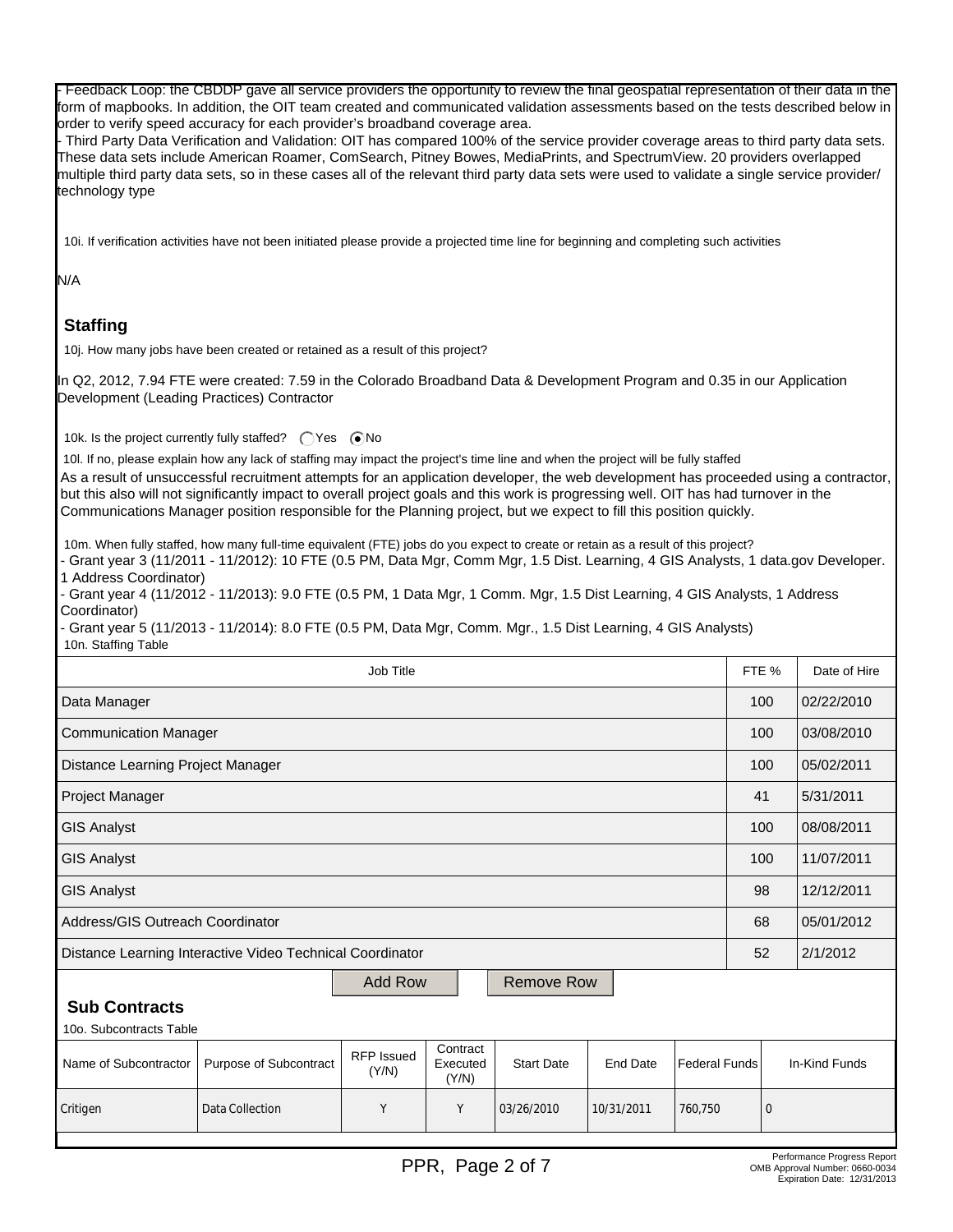| Unknown                          | Distance Learning -<br><b>Educator Training</b>                                                                                            | $\mathsf{N}$        | N | 01/02/2012             | 01/01/2013                   | 65,250                            | $\mathbf 0$                    |  |
|----------------------------------|--------------------------------------------------------------------------------------------------------------------------------------------|---------------------|---|------------------------|------------------------------|-----------------------------------|--------------------------------|--|
| Patrick engineering              | <b>Leading Practices (Portal</b><br>development)                                                                                           | Y                   | Y | 08/08/2011             | 01/01/2013                   | 100,000                           | $\mathbf 0$                    |  |
| Unknown                          | Data.gov - Architecture<br>design                                                                                                          | $\mathsf{N}$        | Υ | 01/02/2012             | 01/01/2013                   | 80,000                            | $\mathbf 0$                    |  |
|                                  |                                                                                                                                            |                     |   |                        |                              | <b>Add Row</b>                    | <b>Remove Row</b>              |  |
| <b>Funding</b>                   |                                                                                                                                            |                     |   |                        |                              |                                   |                                |  |
|                                  | 10p. How much Federal funding has been expended as of the end of the last quarter?<br>\$1,955,544<br>10q. How much Remains?<br>\$3,426,538 |                     |   |                        |                              |                                   |                                |  |
|                                  | 10r. How much matching funds have been expended as of the end of last quarter?                                                             |                     |   |                        | \$550,713                    | 10s. How much Remains?            | \$794,849                      |  |
| 10t. Budget Worksheet            |                                                                                                                                            |                     |   |                        |                              |                                   |                                |  |
| <b>Mapping Budget Element</b>    | Federal<br>Funds<br>Granted                                                                                                                | Proposed<br>In-Kind |   | Total<br><b>Budget</b> | Federal<br>Funds<br>Expended | <b>Matching Funds</b><br>Expended | <b>Total Funds</b><br>Expended |  |
| <b>Personal Salaries</b>         | \$2,311,181                                                                                                                                | \$163,722           |   | \$2,474,903            | \$822,322                    | \$101,302                         | \$923,624                      |  |
| <b>Personnel Fringe Benefits</b> | \$462,235                                                                                                                                  | \$32,745            |   | \$494,980              | \$164,464                    | \$20,260                          | \$184,724                      |  |
| Travel                           | \$109,990                                                                                                                                  | \$0                 |   | \$109,990              | \$19,754                     | \$0                               | \$19,754                       |  |
| Equipment                        | \$759,453                                                                                                                                  | \$290.000           |   | \$1,049,453            | \$112,081                    | \$0                               | \$112,081                      |  |
| Materials / Supplies             | \$38,970                                                                                                                                   | \$120,000           |   | \$158,970              | \$17,271                     | \$0                               | \$17,271                       |  |
| <b>Subcontracts Total</b>        | \$1,006,000                                                                                                                                | \$0                 |   | \$1,006,000            | \$780,760                    | \$0                               | \$780,760                      |  |
| Subcontract #1                   | \$760,750                                                                                                                                  | \$0                 |   | \$760,750              | \$754,500                    | \$0                               | \$754,500                      |  |
| Subcontract #2                   | \$65,250                                                                                                                                   | \$0                 |   | \$0<br>\$65,250        |                              | \$0                               | \$0                            |  |
| Subcontract #3                   | \$80,000                                                                                                                                   | \$0                 |   | \$80,000               | \$0                          | \$0                               | \$0                            |  |
| Subcontract #4                   | \$100,000                                                                                                                                  | \$0                 |   | \$100,000<br>\$26,260  |                              | \$0                               | \$26,260                       |  |
| Subcontract #5                   | \$0                                                                                                                                        | \$0                 |   | \$0                    | \$0                          | \$0                               | \$0                            |  |
| Construction                     | \$0                                                                                                                                        | \$0                 |   | \$0                    | \$0                          | \$0                               | \$0                            |  |
| Other                            | \$632,758                                                                                                                                  | \$739,095           |   | \$1,371,853            | \$38,892                     | \$429,151                         | \$468,043                      |  |
| <b>Total Direct Costs</b>        | \$5,320,587                                                                                                                                | \$1,345,562         |   | \$6,666,149            | \$1,955,544                  | \$550,713                         | \$2,506,257                    |  |
| <b>Total Indirect Costs</b>      | \$61,495                                                                                                                                   | \$0                 |   | \$61,495               | \$0                          | \$0                               | \$0                            |  |
| <b>Total Costs</b>               | \$5,382,082                                                                                                                                | \$1,345,562         |   | \$6,727,644            | \$1,955,544                  | \$550,713                         | \$2,506,257                    |  |
| % Of Total                       | 80                                                                                                                                         | 20                  |   | 100                    | 78                           | 22                                | 100                            |  |

### **Hardware / Software**

10u. Has the project team purchased the software / hardware described in the application?  $\bigcirc$ Yes  $\bigcirc$ No

 10v. If yes, please list As of 6/30/12, the following has been purchased:

- ESRI Desktop GIS Software \$43,637

- ESRI GIS server software \$18,000

- Flex development software \$1,315.82

- Server and Operating System Software \$29,714.63

- 5 Laptops and 4 Desktop PCs & Monitors (PM, Data Mgr, Comm. Mgr, QA Analyst) \$17,190.20

- SAN (5Tb)Storage for Mapping \$17,820.00

10w. Please note any software / hardware that has yet to be purchased and explain why it has not been purchased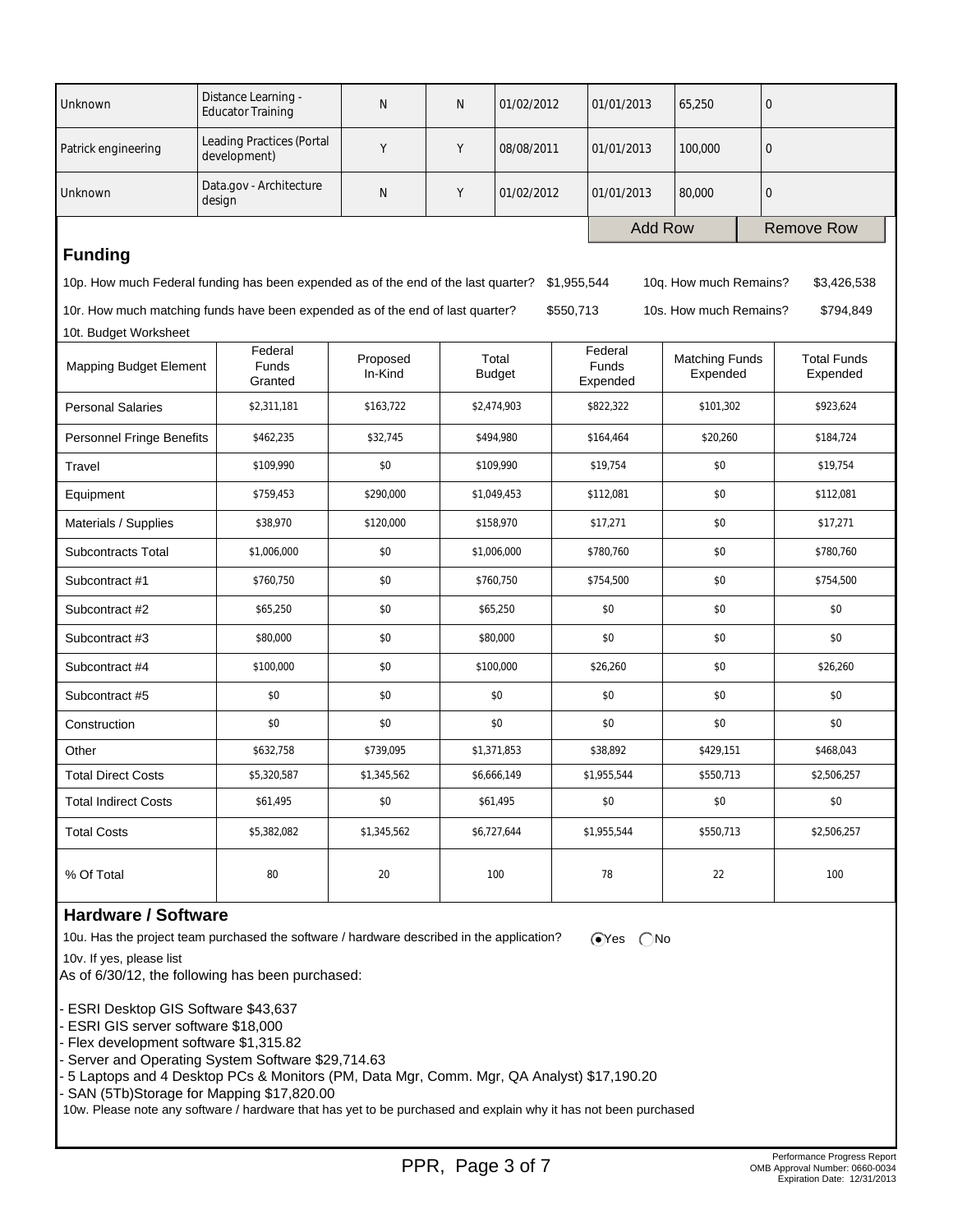#### Remaining Server and Software \$11,500 (\$25,000-13,537 purchased=\$11,500)

- Development SW \$4,500

- data.gov IT Infrastructure Yrs 3-4 Server HW & SW \$52,000
- data.gov IT Infrastructure Yrs 3-4 ARCGIS SW \$45,000
- data.gov IT Infrastructure Yrs 3-4 ARCGIS Maint \$37,500

All of the above equipment is planned to be purchased in later years of the grant to support the leading practices, address data coordination and data.gov efforts. Consequently these expenditures are not late or behind the originally planned time frame.

- Distance Learning Pilot Equipment \$360,000

- Distance Learning Scheduling Software \$71,832

The Distance Learning project was delayed several months due to a hold on hiring during the Gubernatorial transition. So, while the equipment purchase is occurring later than planned in the grant proposal, the scheduling software procurement process is under way, an the first pilot equipment is currently being purchased as well.

10x. Has the project team purchased or used any data sets?  $\bigcirc$ Yes  $\bigcirc$ No

10y. If yes, please list

- Wire Center Boundaries - PBBI Pitney Bowes V2 \$2,500

- Central Office Locations - PBBI Pitney Bowes V2 \$2,500

- Comsearch, American Roamer Data V2 \$10,000

- Anchor Institution and Business Listing & Survey Data from InfoUSA \$17,000

10z. Are there any additional project milestones or information that has not been included? <br>
The Yes  $\bigcap$ No

10aa. If yes, please list

The CBDDP has enhanced the web map presence for Colorado adding tabs for speed tests and displaying the results of speed tests as well as showing information about the Local Technology Planning Teams and community anchor institutions. The new Address Coordinator (now called a GIS Outreach Coordinator) started in May. He has kick started the address project, developing a detailed project plan and convening a stakeholder group to define data needs and work flows. This project is also starting outreach to specific counties for training of emergency managers or other responder personnel in address creation and validation. The distance learning project is advancing with installation of proof of concept site equipment and scheduling software. New content is under development for distance learning classes. More details are available in the supplemental documents. The data.gov site is active and have several data sets uploaded to it. OIT is using a "software as a service" model to support data.colorado.gov. In addition to these developments, more detailed information relative to the proposed milestones is available in the PPR attachment "Supplemental Award Projects Status."

10bb. Please describe any challenge or obstacle that you have encountered and detail the mitigation strategies the project team is employing

Previous staffing issues have been overcome although a portal developer has not been found yet. The CBDDP GIS analysts are providing web portal development and learning from the contractor hired to provide enhancements for the CBDDP web site. The CBDDP is still working hard to make up for lost time due to staffing delays

 10cc. Please provide any other information that you think would be useful to NTIA as it assesses your Broadband Mapping Project The CBDDP continues to grow its Local Technology Planning Teams (LTPTs), with 17 in place as of the end of Q2 2012 and two other showing interest. They have undertaken diverse organizational approaches based on the dynamics of each area and have successfully attracted or planned for additional middle mile capacity into their areas. The state's broadband map data is being used to support broadband metrics for OIT and economic development metrics for the Governor's economic development blueprint in Colorado and potentially inform broadband strategy at the state level. The distance learning scheduling software scope is designed for 150 end sites, growing to possibly 250 by the end of the grant. The CBDDP will also be able to support 14 pilot sites rather than the 12 originally proposed due better pricing and innovative configurations for the sites.

### **11. Broadband Planning**

 11a. Please describe progress made against all goals, objectives, and milestones detailed in the approved Project Plan. Be sure to include a description of each major activity / milestone that you plan to complete and your current status

Please see separate file: Q2 2012 Supplemental Answers

11b. Please describe any challenge or obstacle that you have encountered and detail the mitigation strategies the project team is employing

Please see separate file: Q2 2012 Supplemental Answers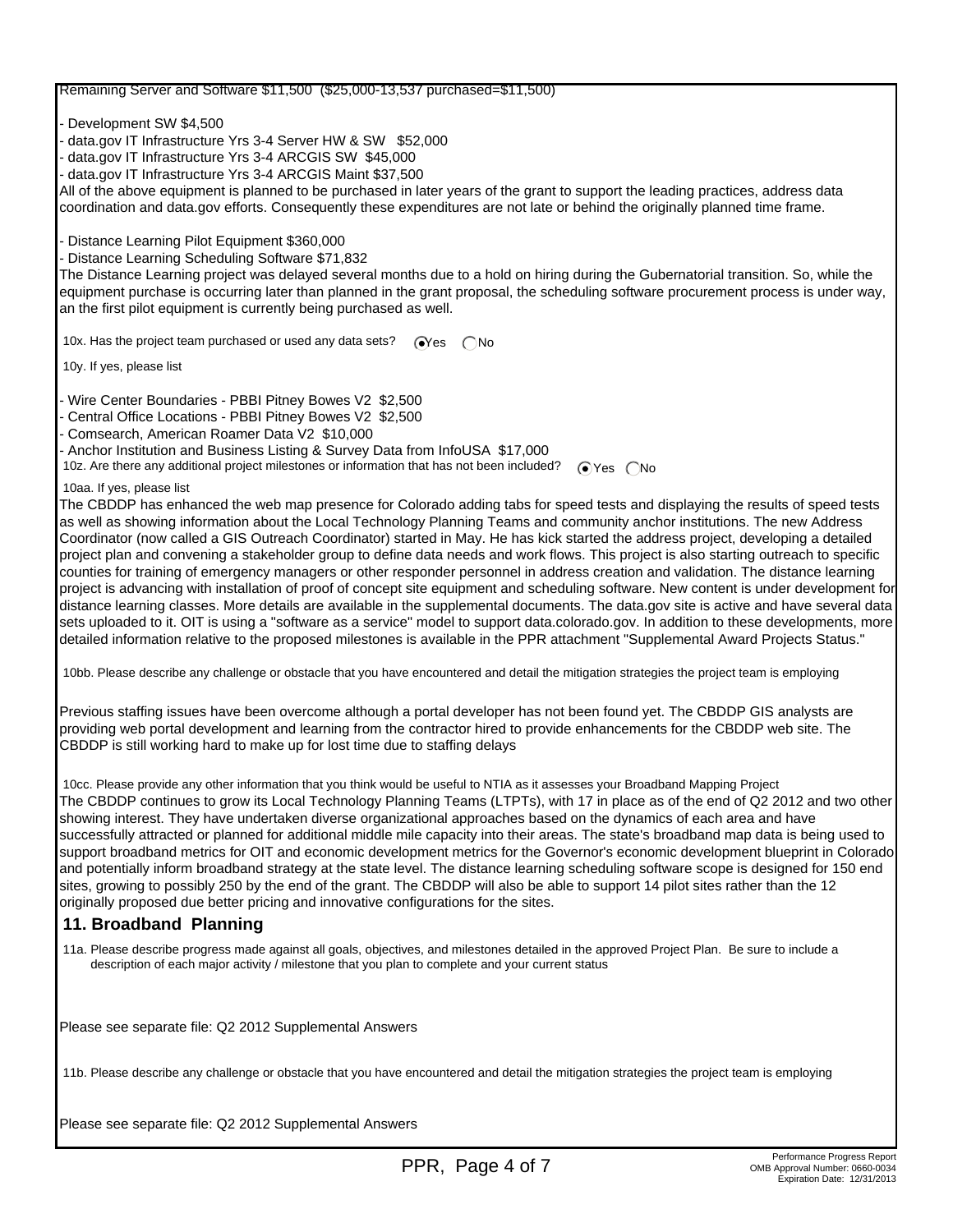11c. Does the Project Team anticipate any changes to the project plan for Broadband Planning?  $\bigcirc$ Yes  $\bigcirc$ No

 11d. If yes, please describe these anticipated changes. Please note that NTIA will need to approve changes to the Project Plan before they can be implemented

N/A

### **Funding**

| 11e. How much Federal funding has been expended as of the end of the last quarter? \$0 | 11f. How much Remains?<br>\$0 |     |                        |           |           |             |  |  |
|----------------------------------------------------------------------------------------|-------------------------------|-----|------------------------|-----------|-----------|-------------|--|--|
| 11g. How much matching funds have been expended as of the end of last quarter?         |                               | \$0 | 11h. How much Remains? |           |           |             |  |  |
| 11i. Planning Worksheet                                                                |                               |     |                        |           |           |             |  |  |
| <b>Personal Salaries</b>                                                               | \$0                           | \$0 | \$0                    | \$0       | \$0       | \$0         |  |  |
| Personnel Fringe Benefits                                                              | \$0                           | \$0 | \$0                    | \$0       | \$0       | \$0         |  |  |
| Travel                                                                                 | \$0                           | \$0 | \$0                    | \$0       | \$0       | \$0         |  |  |
| Equipment                                                                              | \$0                           | \$0 | \$0                    | \$0       | \$0       | \$0         |  |  |
| Materials / Supplies                                                                   | \$0                           | \$0 | \$0                    | \$0       | \$0       | \$0         |  |  |
| Subcontracts Total                                                                     | \$0                           | \$0 | \$0                    | \$0       | \$0       | \$0         |  |  |
| Subcontract #1                                                                         | \$0                           | \$0 | \$0                    | \$0       | \$0       | \$0         |  |  |
| Subcontract #2                                                                         | \$0                           | \$0 | \$0                    | \$0       | \$0       | \$0         |  |  |
| Subcontract #3                                                                         | \$0                           | \$0 | \$0                    | \$0       | \$0       | \$0         |  |  |
| Subcontract #4                                                                         | \$0                           | \$0 | \$0                    | \$0       | \$0       | \$0         |  |  |
| Subcontract #5                                                                         | \$0                           | \$0 | \$0                    | \$0       | \$0       | \$0         |  |  |
| Construction                                                                           | \$0                           | \$0 | \$0                    | \$0       | \$0       | \$0         |  |  |
| Other                                                                                  | \$0                           | \$0 | \$0                    | \$0       | \$0       | \$0         |  |  |
| <b>Total Direct Costs</b>                                                              | \$0                           | \$0 | \$0                    | \$0       | \$0       | \$0         |  |  |
| <b>Total Indirect Costs</b>                                                            | \$0                           | \$0 | \$0                    | \$0       | \$0       | \$0         |  |  |
| <b>Total Costs</b>                                                                     | \$0                           | \$0 | \$0                    | \$0       | \$0       | \$0         |  |  |
| % Of Total                                                                             | $\mathbf 0$                   | 0   | $\mathbf 0$            | $\pmb{0}$ | $\pmb{0}$ | $\mathsf 0$ |  |  |

## **Additional Planning Information**

11j. Are there any additional project milestones or information that has not been included?

Please see separate file: Q2 2012 Supplemental Answers.

11k. Please describe any challenge or obstacle that you have encountered and detail the mitigation strategies the Project Team is employing

N/A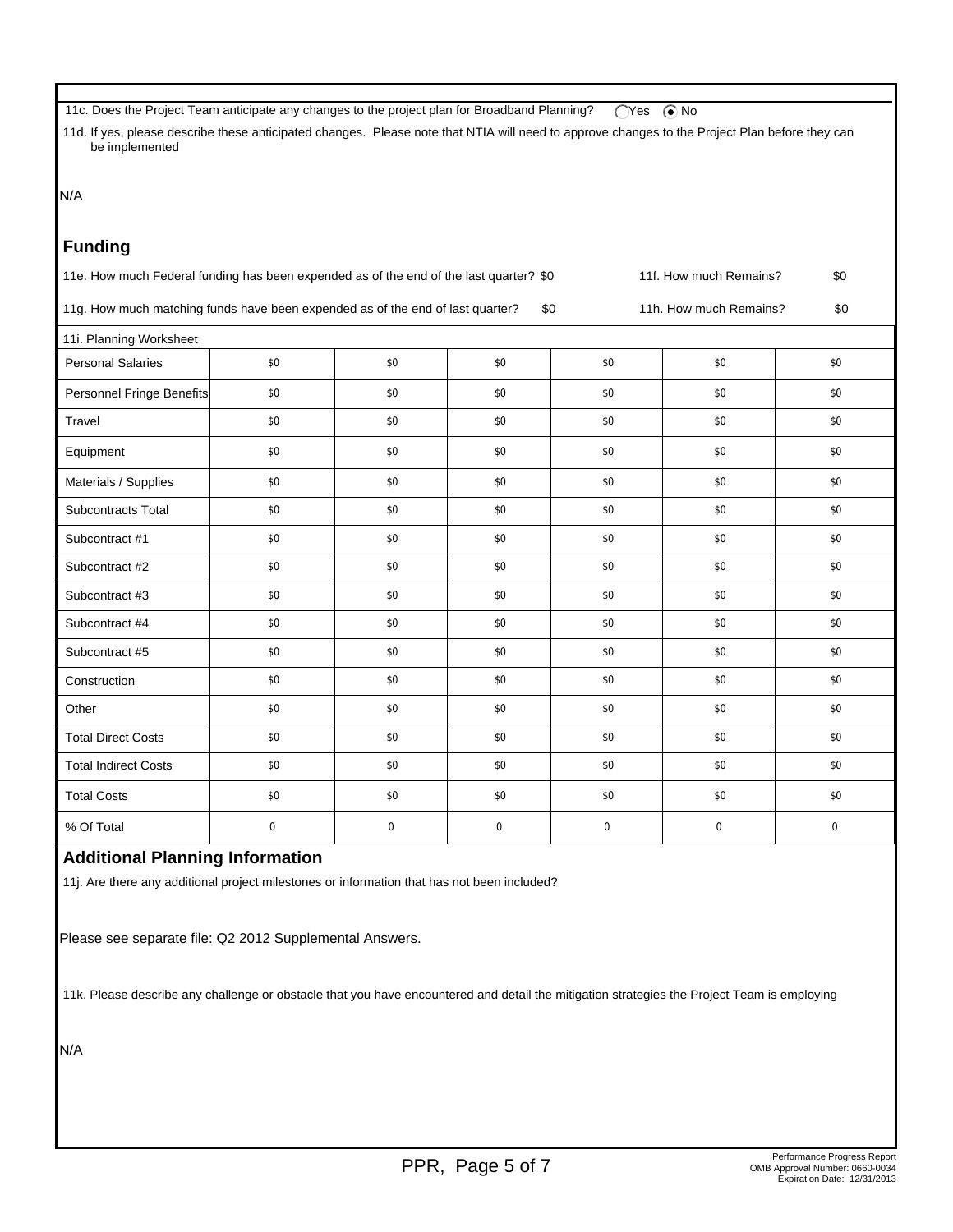11l. Please provide any other information that you think would be useful to NTIA as it assesses your Broadband Mapping Project

N/A